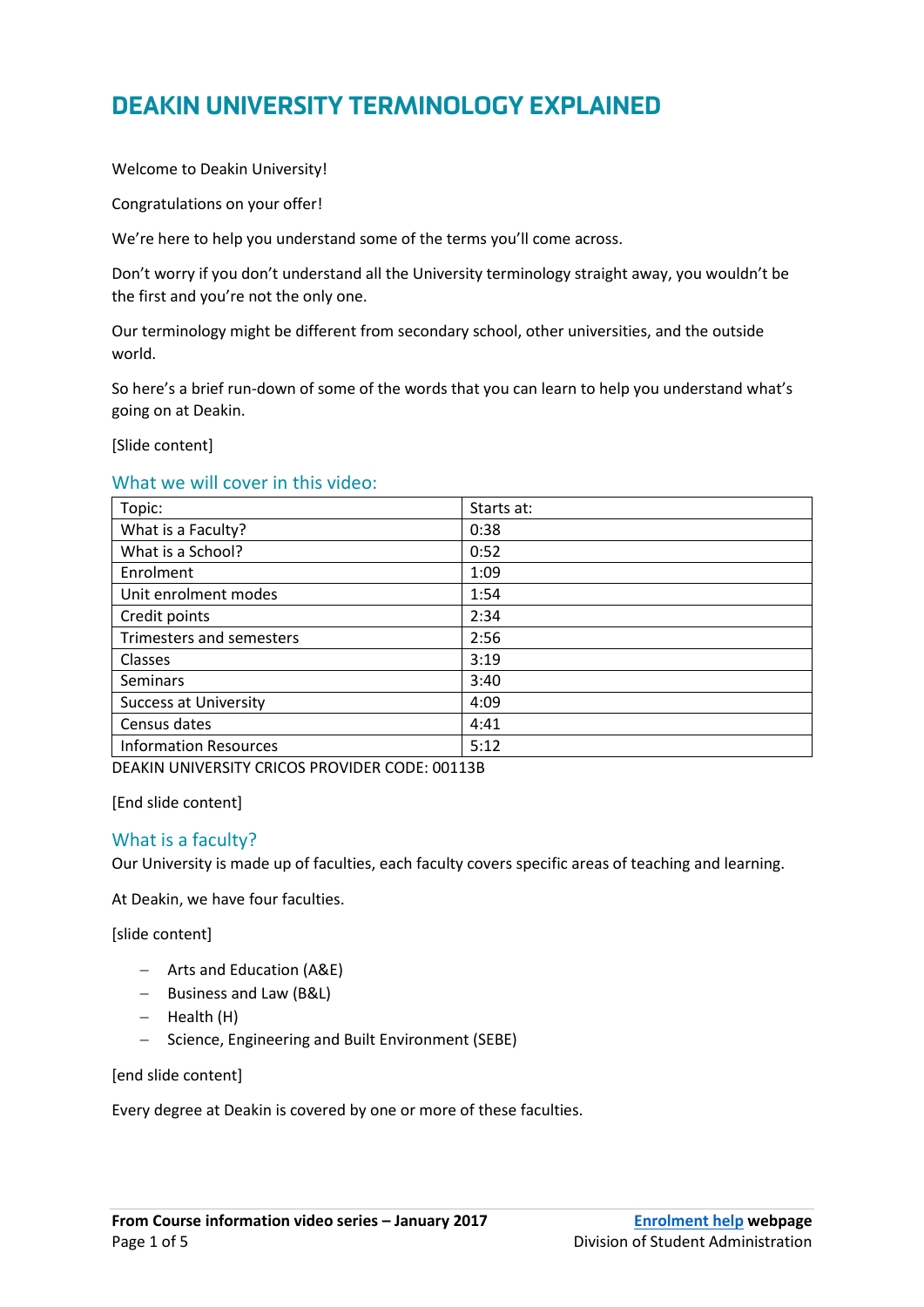# What is a school?

Most of our faculties are made up of schools or departments, which focus on a specific teaching and learning discipline.

For example: the Faculty of Health is made up of the School of Medicine, School of Nursing and Midwifery and several other schools.

[slide content]

| Deakin University logo | <b>Faculty of Health</b> | School of Nursing & Midwifery                    |  |
|------------------------|--------------------------|--------------------------------------------------|--|
|                        |                          | School of Psychology                             |  |
|                        |                          | <b>School of Exercise and Nutrition Sciences</b> |  |
|                        |                          | School of Health and Social Development          |  |
|                        |                          | School of Medicine                               |  |

[end slide content]

### Enrolment:

[Image displaying example Faculty of Arts and Education, A329 Bachelor of Criminology course map]

As part of accepting your offer, you'll need to enrol in some units to study. This is a really important thing to do!

Some courses will have pre-enrolled units. But you'll still need need to confirm you're enroled in these units via StudentConnect.

Some other courses will have flexibility in the units you can do. Once you choose your units, you'll need to enrol via StudentConnect.

If you're not sure which units to choose, check out your course map. This document tells you which core units you need to enrol in as well as the rules for your course.

If you need any assistance with your enrolment, we can help you with course information in person, by phone, email or web chat through our Faculty offices or Student Centrals.

[slide content]

Student Central contact information:

Melbourne Burwood: 03 9244 6333 Geelong Waurn Ponds and Waterfront: 03 5227 2333 Warrnambool: 03 5563 3333 Email: [enquire@deakin.edu.au](mailto:enquire@deakin.edu.au)

[end slide content]

## Unit enrolment modes

Once you know which units you'll be enrolling into at Deakin, you need to think about how you'll study them. We offer two main modes of content delivery: Campus mode and Cloud Campus mode.

Campus mode is where your educational content will be delivered via classes and seminars which can be attended during set contact hours.

[slide content]

Campus mode (D)

Delivered through physical attendance to classes and seminars held on campus.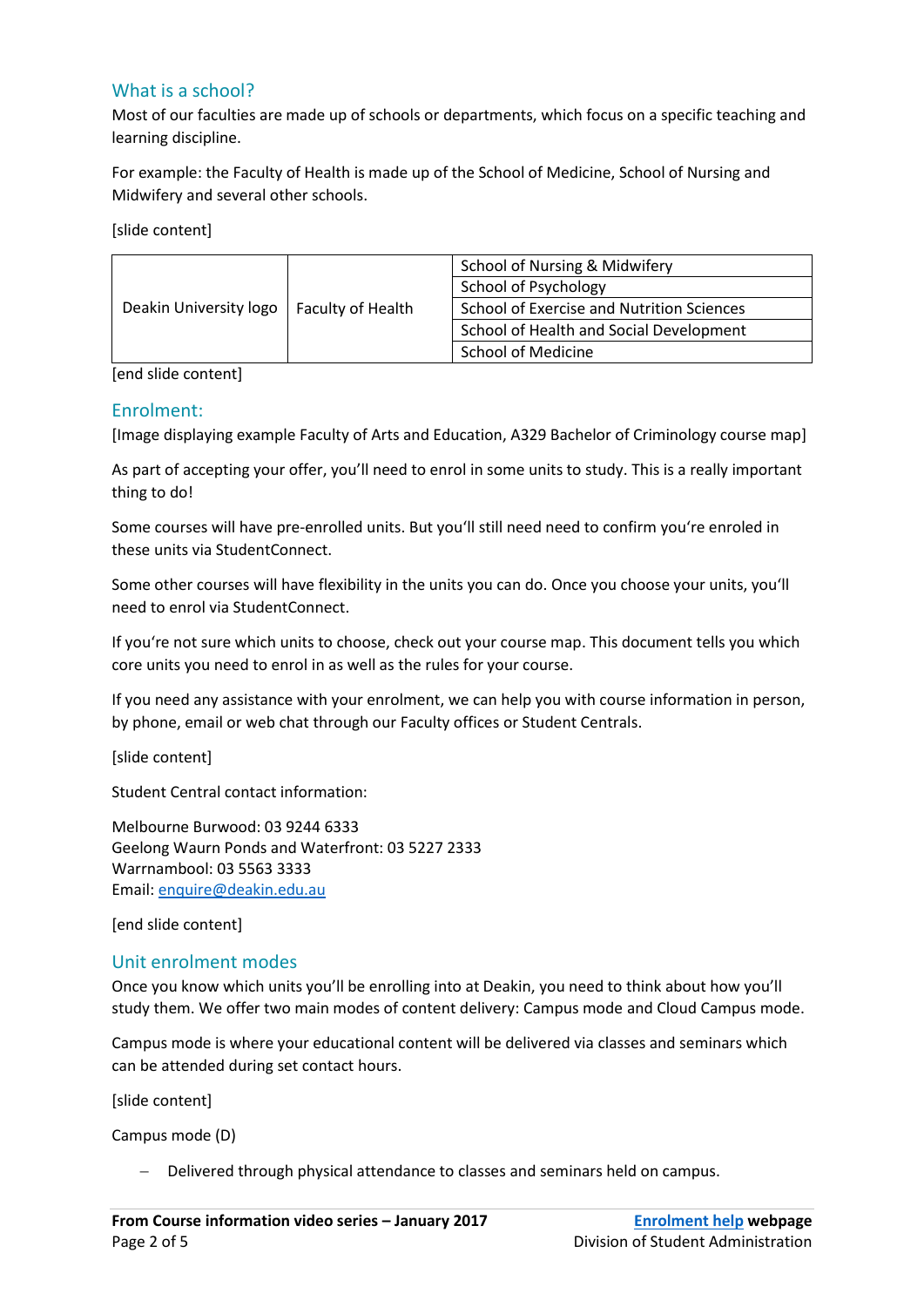$-$  Set contact hours that require attendance.

## [end slide content]

Cloud campus mode is where your educational content will be delivered through our online environment.

### [slide content]

Cloud Campus mode (X)

- Delivered through our online environment.
- May or may not have compulsory online contact hours.
- May or may not include an intensive on campus activity.

[end slide content]

Depending on your course and location, there may be other enrolment mode options available.

If you want to study on campus mode, look for units with the letter 'D'. If you want to study Cloud Campus mode, look for units with the letter 'X'.

[slide content]

During enrolment, you will see the unit mode is in the 'class' column.

| Unit code     | Unit       | Enrolled  | Achievable | Period  | Location    | Class | Action |
|---------------|------------|-----------|------------|---------|-------------|-------|--------|
|               | name       | <b>CP</b> | СP         |         |             |       |        |
| <b>MAE101</b> | Economic   | 1.00      | 1.00       | 2017/T1 | Waterfront  | D     | Add    |
|               | Principles |           |            |         | (Geelong)   |       |        |
| <b>MAE101</b> | Economic   | 1.00      | 1.00       | 2017/T1 | Warrnambool | 1 X   | Add    |
|               | Principles |           |            |         |             |       |        |

A full list of enrolment modes can be found at:

[www.deakin.edu.au/students/enrolment-fees-and-money/enrolments/enrolment-modes](http://www.deakin.edu.au/students/enrolment-fees-and-money/enrolments/enrolment-modes)

[end slide content]

# What are credit points?

[Image of pillar made up of 8 boxes with books inside and a graduation cap on top]

Upon the successful completion of a unit, you'll be awarded a credit point. But what are credit points?

Credit points represent your progress toward achieving your degree. Each degree requires a student to have a certain amount of credit points.

Once you've obtained enough credit points to complete your course, you'll be eligible to graduate.\*

\*Terms and conditions apply

# Trimesters and Semesters

For most undergraduate courses, except the Bachelor of Medicine/Bachelor of Surgery and the Bachelor of Medical Imaging, Deakin offers a trimester based University calendar which we divide into three equal teaching periods.

Trimesters allow great flexibility, and there's the possibility of spreading your load throughout the three trimesters to give you time for work or other responsibilities.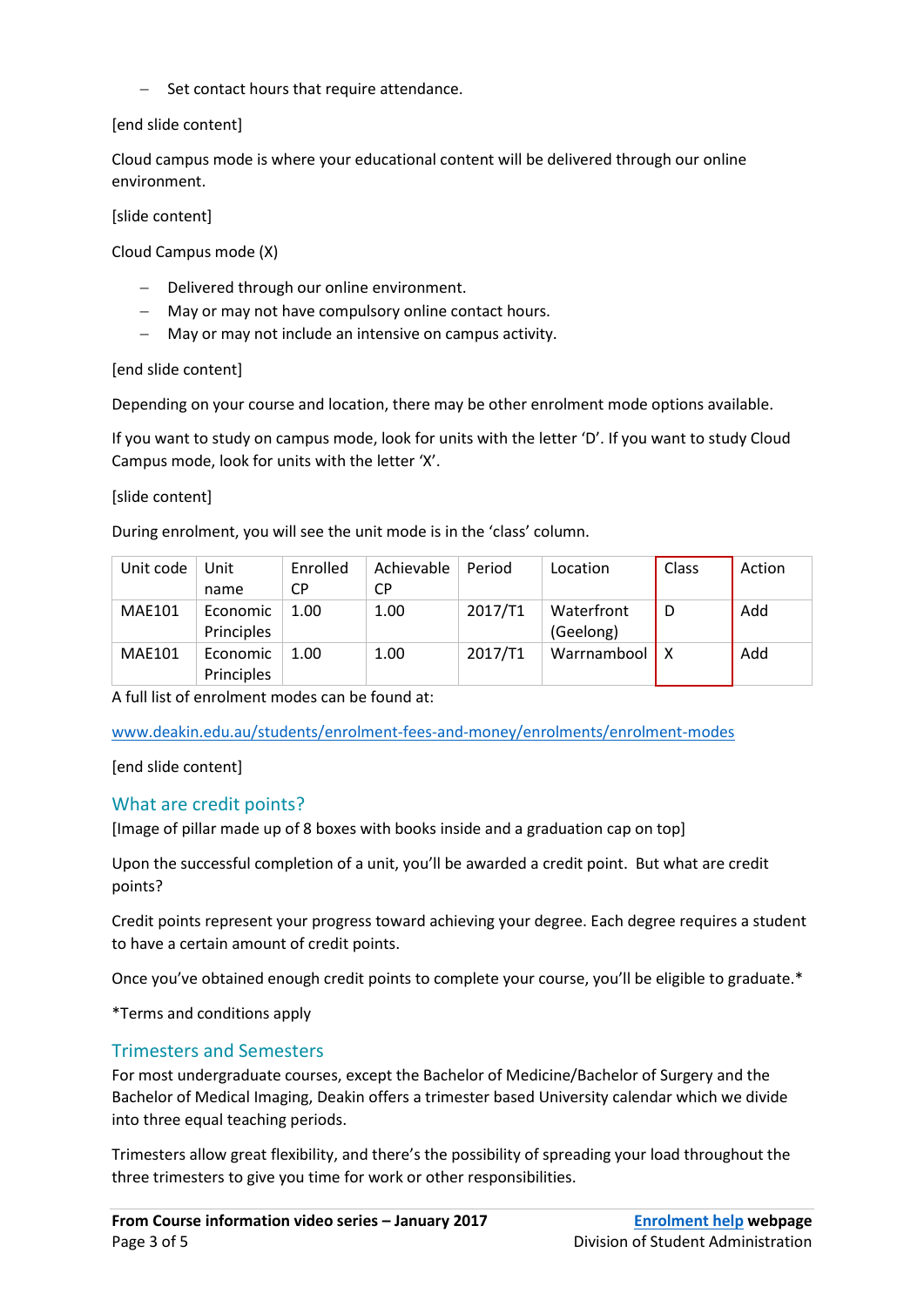Trimesters are about this many weeks long.

[Image:

Semester study system:

Circle divided in two with the Deakin logo in the middle.

18 week study periods.]

[Image:

Trimester study system:

Circle divided in three with the Deakin logo in the middle.

11 week study periods.]

## What is a class?

Classes, sometimes known as lectures, are regular scheduled sessions, where Teaching staff will run through unit topics to provide supplementary information alongside the prescribed readings to students.

[slide content]

Classes are:

- Regular scheduled sessions
- Teaching staff will run through unit topics to provide supplementary information alongside the prescribed readings to students.
- The time of your class will appear on your timetable as long as the unit you're enrolled in has a 'class'.

[end slide content]

All classes are recorded and uploaded to Deakin's echosystem which can be accessed online via DeakinSync.

## What is a seminar?

Seminars, sometimes known as tutorials, are regularly scheduled sessions in which teaching staff will teach or explain content to students through engaging learning activities.

Seminars are typically more hands on and are generally held in classrooms. The idea of seminars is to give students a chance to touch base with their tutor and ask questions they encounter during their study.

Not all seminars are recorded for campus mode students

## Success at University

We have an expectation that you will succeed in your studies by passing units.

If you need assistance, there is always support available.

If you are unsure about anything regarding course advice, study options, financial assistance or counseling, we can help you through our Faculty offices or Student Centrals.

Each faculty also offers a fantastic Peer Mentor program where you can access the support and experience of one of your peers.